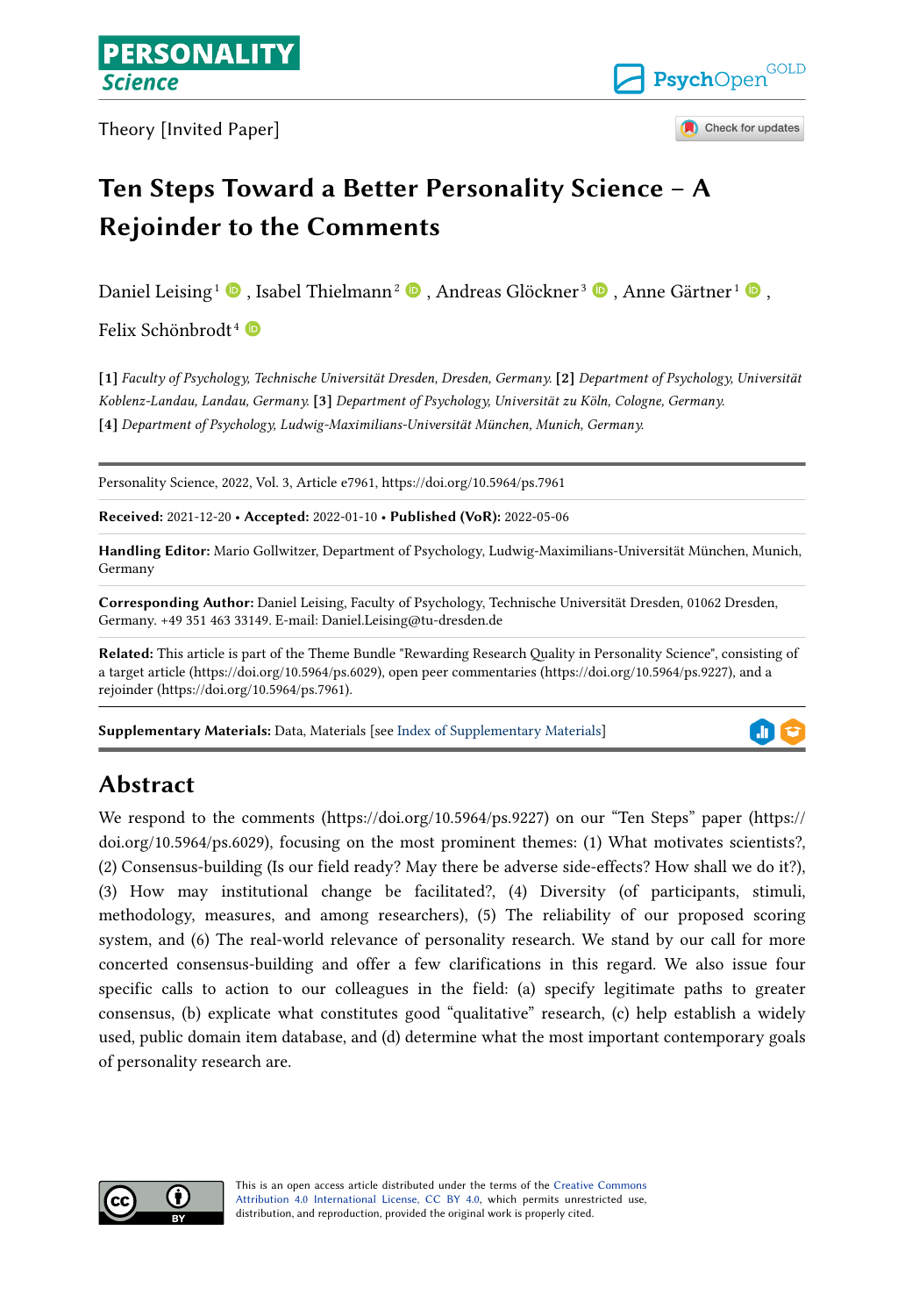#### **Keywords**

personality, research quality, research evaluation, quality criteria, reward, incentive, research methodology, consensus building

#### **Relevance Statement**

This rejoinder reflects our perspective on some of the major themes that emerged in the course of the lively debate over our target article. We think this debate has showcased numerous urgent needs for improvement in our field. The rich, complex, detailed, and sometimes heated discussions that ensued have been very illuminating and constructive, in our view. The pre-liminary outcome is a relatively clear and comprehensive vision of how personality research might be improved. We encourage all of our colleagues to help move the field in the direction of greater credibility and efficiency together. We offer four specific suggestions for issues that we think are important to tackle, but these are by no means exhaustive. All of this will be very hard work, but it needs to be done, and the rewards may in fact be lasting and very substantial. What an exciting time this is to be a (personality) psychologist!

#### **Key Insights**

- Consensus-building will be vital for moving our field forward
- Legitimate paths toward consensus will have to be specified
- Relevant issues: Roadmap, inclusiveness, distribution of power, transparency
- We partly revised our reward scheme and keep developing it

We would like to begin by expressing our sincere gratitude to the many people who were part of this intense process, and who devoted their time and energy to it. In our view, their generous involvement and the lively debates that ensued attest to (a) the vitality of our field, (b) the willingness of our colleagues to improve on the ways in which we do science, and (c) the trust that people put into this new journal. We especially thank John Rauthmann, who initiated this project, and Mario Gollwitzer, who oversaw the editorial process. We thank the three official reviewers (selected by the journal) and the 16 colleagues who volunteered additional reviews before the target article was even submitted. They all helped make this article a lot better. We also thank the 19 colleagues who provided post-publication comments on the target article, which we found to be equally valuable. The purpose of this rejoinder is to address the major themes highlighted in those comments.

One of the provisionary outcomes of this process is an adapted Version 2 of our reward scheme, which may be accessed using this link ([https://osf.io/mbgq3/\)](https://osf.io/mbgq3/). Within the same OSF project, one also finds a dataset and an R script from a pre-registered pilot study in which we checked the inter-rater reliability of the first version of our reward scheme (see below). We decided to keep developing and testing this reward scheme, and

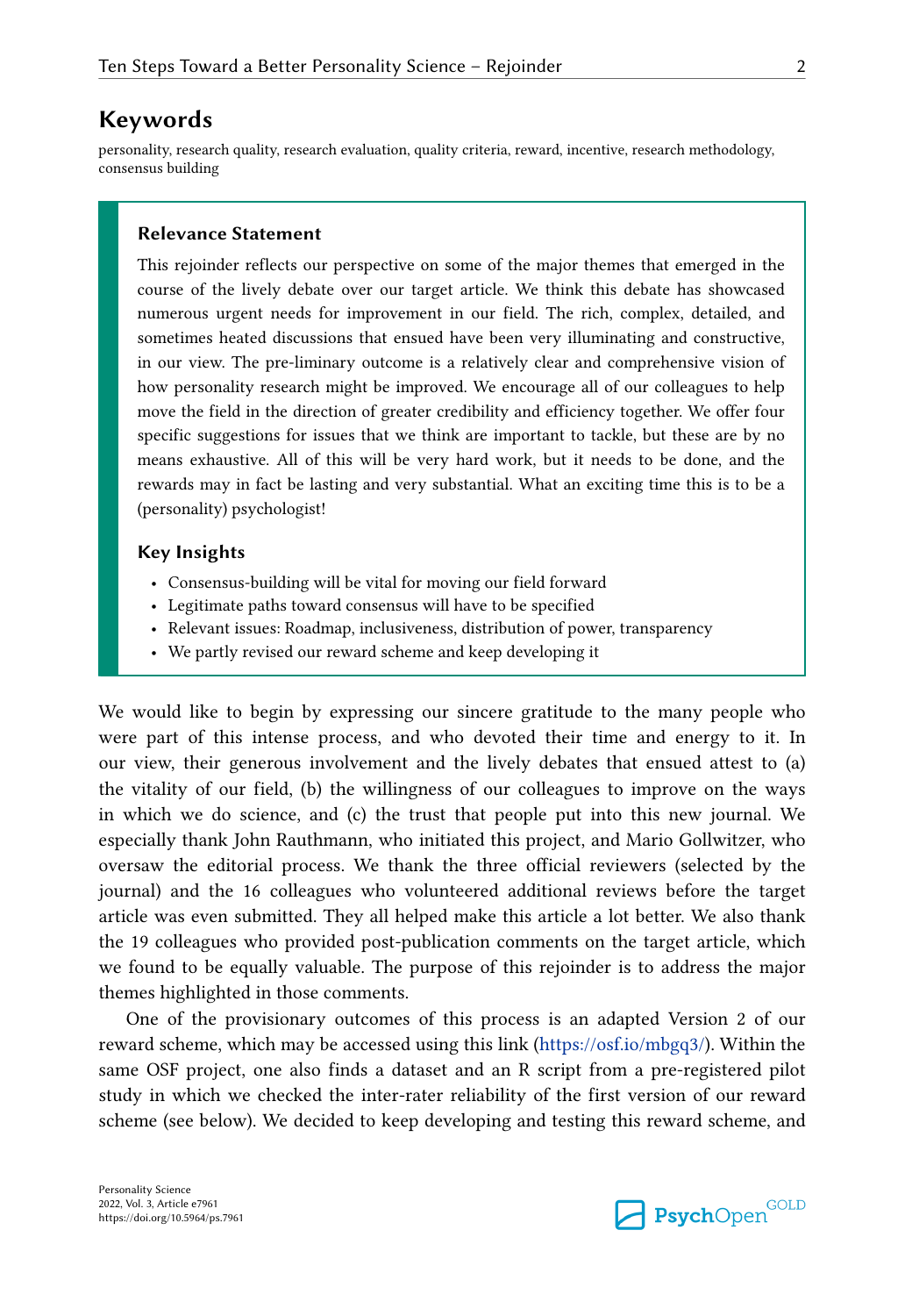plan to present an improved "ready-to-use" version (including a codebook and further information on its application) by fall 2022. The progress of this development may be tracked using said link.

### **What Motivates Scientists?**

Several commentators and reviewers (e.g., Bromme, Gollwitzer) seemed to call us out for allegedly suggesting that scientists are primarily or even exclusively motivated by extrinsic rewards such as research productivity metrics, or their more distal consequences such as job security and financial gain. We neither made nor would make such a claim. To the contrary, in our target article we deliberately laid out all the purely intrinsic rewards that working in academia has to offer, in considerable detail.

However, is there any good reason for employing a research evaluation system that is so obviously *at odds* with what science should be about, namely robust, incremental knowledge gain? Would it not be more reasonable to *align* incentives as closely as possible with our scientific ideals? In fact, this was the main purpose of the reward scheme that we proposed. Researchers are human beings, too - why should they be exempt from the proven, strong effects of external rewards? And the situation is even worse for early career researchers, whose ability to even only continue their careers depends most strongly on their willingness to align their behavior with the existing reward structure.

One aspect of this that we clearly did not talk about enough in our paper is *risk*. Pursuing the path of more open and rigorous science does entail significantly greater risks than current mainstream practices do: The risk of publicly being proven wrong when the results one obtains contradict one's own theory or pre-registration. The risk of not being able to replicate an effect that one previously found and believed in. The risk that someone else finds a mistake in one's published analysis code. In addition, it will also require considerably greater effort to even *get* to those sobering experiences. There are reasons why most open science practices have still not become mainstream.

Perhaps unexpectedly for some, aiming for more consensus may entail considerable risks, too: The risk of finding out that some or even most others in the field do *not*  share one's own views as much as expected. Or the risk that those others actually have the better arguments or data supporting their views. Our own experiences with this type of work are yet fairly limited (e.g., adversarial collaborations in [Glöckner & Pachur,](#page-13-0)  [2012;](#page-13-0) [Marewski, Bröder, & Glöckner, 2018\)](#page-13-0), but these experiences do not at all confirm that consensus-building is easy and friction-free. Continuing to *avoid* this type of work is almost certainly the more comfortable choice. Reports from other fields (Zachar  $\&$ [Kendler, 2012;](#page-14-0) [Zachar, Krueger & Kendler, 2016\)](#page-14-0) clearly support this view.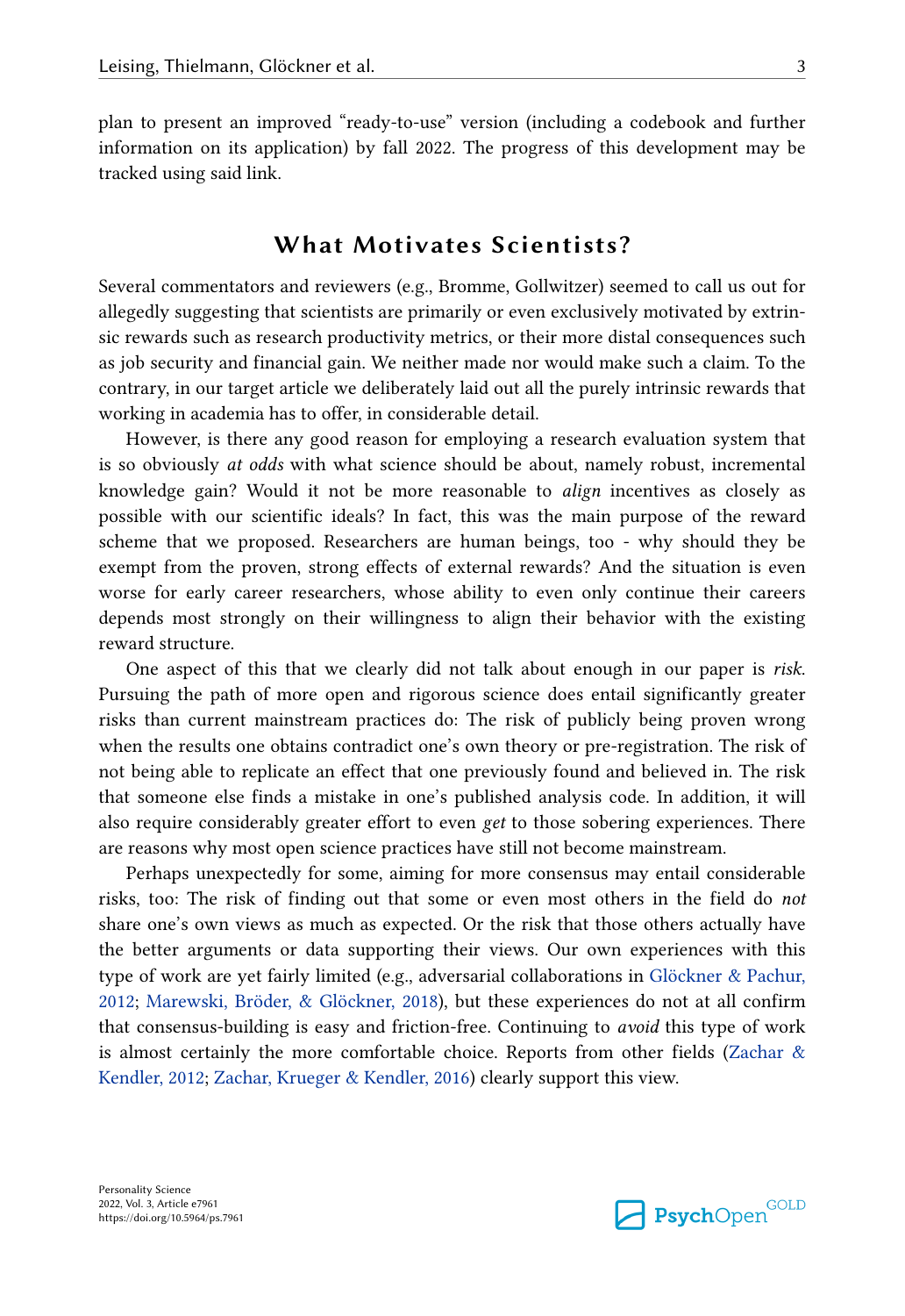### **Consensus**

It seems that our suggestion to more actively foster consensus-formation in personality science met with the gravest concerns from the commentators (Asendorpf & Gebauer; Corker; Denissen & Sijtsma; Fernandes & Aharoni; Gollwitzer; Hagemann; Hilbig et al.). We stand by our proposal. In this section, we will highlight some of the concerns that were brought forward, and offer suggestions as to how these concerns may be addressed constructively.

#### **Is our Field Ready for Consensus-Building?**

Several commentators (Adler; Beck et al.; Corker; Hilbig et al.; McLean & Syed) questioned the adequacy of the current literature in our field as a basis for consensus-building. We largely share these doubts, and concede that this important point may not have become clear enough in our paper: If one argues that scientific consensus must be based on robust evidence rather than extraneous factors (e.g., power differences between researchers), while at the same time lamenting the questionable value of many empirical contributions in the field, then the conclusion can only be that we first need to improve the quality of the *pieces* of the puzzle (i.e., individual papers) before attempting to assemble them into a more coherent whole.

Hagemann rightly pointed out that not all of our five types of consensus are created equal. Specifically, Criteria 1 to 4 in the first version of our reward scheme pertain to types of consensus that should help *foster* incremental knowledge gain, whereas Criterion 5 is about the type of consensus that would *evidence* incremental knowledge gain. So, there is a certain logical order to this that probably did not become clear enough in our paper, either. The following order of improvements would be most plausible in our view: To even *permit* incremental knowledge gain, researchers first need to better harmonize their goals (Criterion 1), terminology (Criterion 2), measures (Criterion 3), and ways of handling data (Criterion 4). The more this is achieved, the more subsequent empirical research on substantive (i.e., non-methodological) questions may become suitable for being integrated (e.g., by meta-analysis; see Corker), to ultimately yield a more consensual picture of the current state of knowledge. Adhering to criteria for credible empirical contributions (Criteria 6-10) would certainly help achieving that. Although the order of entries in our rewards table is ultimately arbitrary, we re-arranged it in the revised Version 2 to better reflect this more "natural" way in which our field may progress.

### **May Consensus-Building Have Adverse Side-Effects?**

Perhaps the gravest concerns expressed by many commentators pertained to the possibly detrimental effects of establishing consensus, promoting consensus, or even only striving for consensus. For example, it was argued that seeking and rewarding consensuality may promote the wrong kind of (e.g., conformist, opportunistic, intellectually lazy, risk-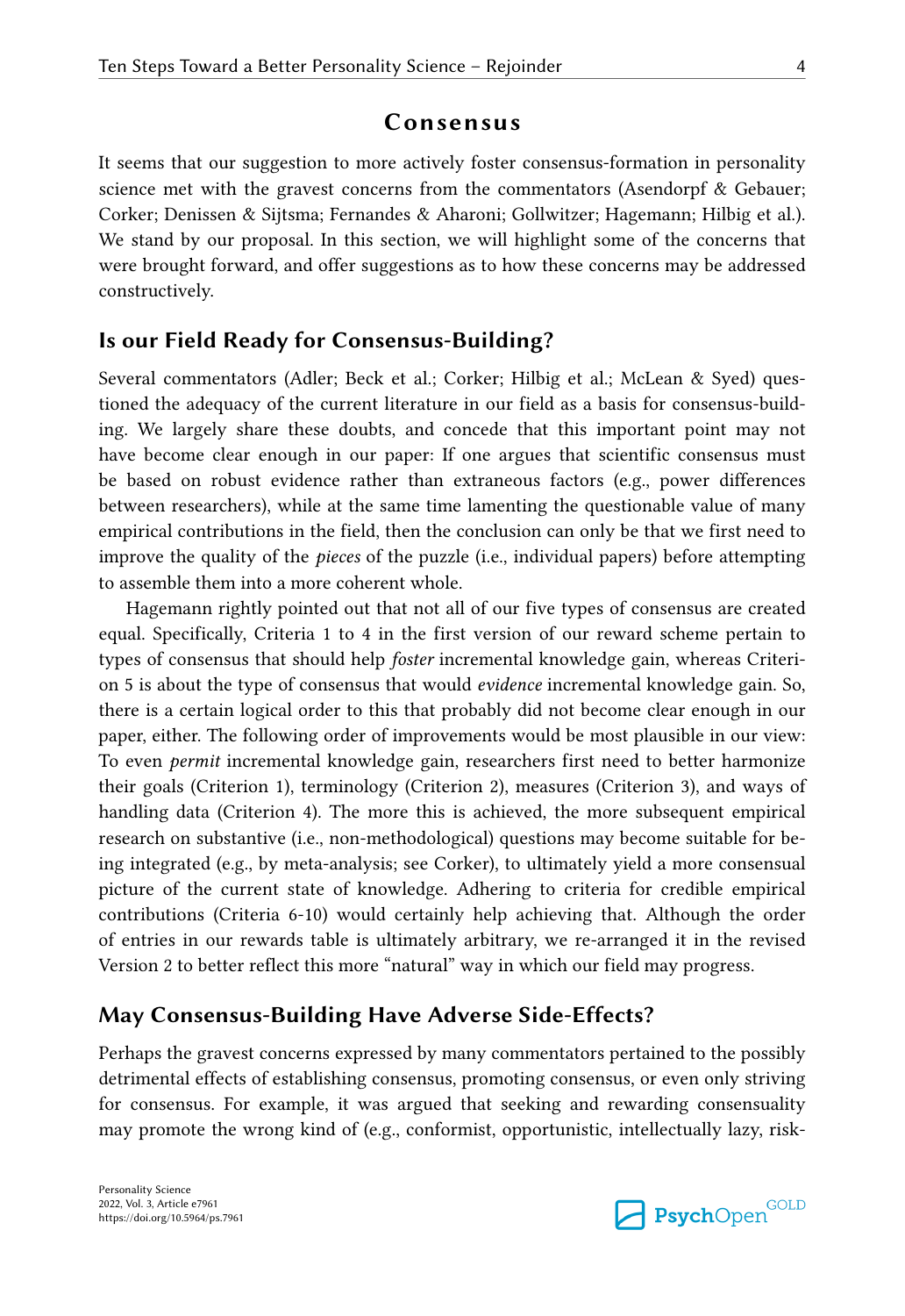averse) attitudes and corresponding behaviors among researchers (Asendorpf & Gebauer; Denissen & Sijtsma; Hilbig et al.). This criticism made us aware that the first version of our reward scheme was in fact lacking rewards for systematic *challenges* to established consensus. In the revised Version 2 of our reward scheme, we therefore included a set of new criteria (1c, 2c, 3c, 4c, and 10c) to explicitly cover this aspect. Given that challenging a consensus will usually be more difficult than just complying with it, we suggest using substantially greater rewards (2.0 points) for the former, as compared to the latter (0.5 points). Note, however, that posing challenges to consensus requires documentation of consensus first, including a sufficient degree of specification to *permit* refutation to begin with (Corker; [Scheel, 2022\)](#page-14-0).

Some commentators argued that consensus-building may be detrimental to innovation and creativity (Beck et al; Denissen & Sijtsma), or even shut down further scientific inquiry (Hogan, Harms & Sherman). We disagree. In our view, scientific progress is marked by the constant necessity to *balance* innovation and consolidation. Yes, unmitigated consensus leaving no room for innovation anymore may stall progress; but constant innovation with no discernible consensus ever emerging is not conducive to scientific progress, either. In fact, innovation is *not* even a scientific value in itself - it only is to the degree that it leads to, or at least may lead to, a demonstrable *improvement* in the respective knowledge base. Demonstrating such improvement requires that current assumptions and the evidence supporting them are well-documented. Also, it is much more difficult to convincingly claim that you are contributing something new and important to the field if it has not yet been documented what the current and  $-$  in your eyes — unsatisfactory state of the art *is*. In their comment, Beck et al. argue that "given the overlap between eminent scholars with those in reviewer, editor, and other positions of influence, consensus statements are prone to enabling undue gatekeeping against challenges to consensus". This risk is real. What Beck et al. fail to mention, however, is that challenges to consensus are *logically impossible* when no-one knows what the consensus is, or whether it even exists. Thus, our call for more intentional consensus-building is by no means an attempt to shut down scientific debates in our field. Rather, it should be viewed as an attempt to better structure those debates, and thus make them more traceable and efficient.

On a side-note, our call for more building and embracing of consensus seems to have reminded some commentators of the still ongoing debate around the factorial and cross-cultural validity of the Big Five personality factors (e.g., Galang & Morales; Hogan et al; Klimstra). Suffice it to say that none of us has any particular loyalty to that model, nor do we have any stakes in its proliferation. One of us (IT) has repeatedly argued that a six-factor structure is more valid (e.g., [Thielmann et al., 2021\)](#page-14-0). One of us (DL) is not even convinced that the source of item-covariation in the relevant studies lies in the targets [\(Letzring et al., 2021](#page-13-0); see also [Borkenau, 1990](#page-13-0)). So, our call for greater openness

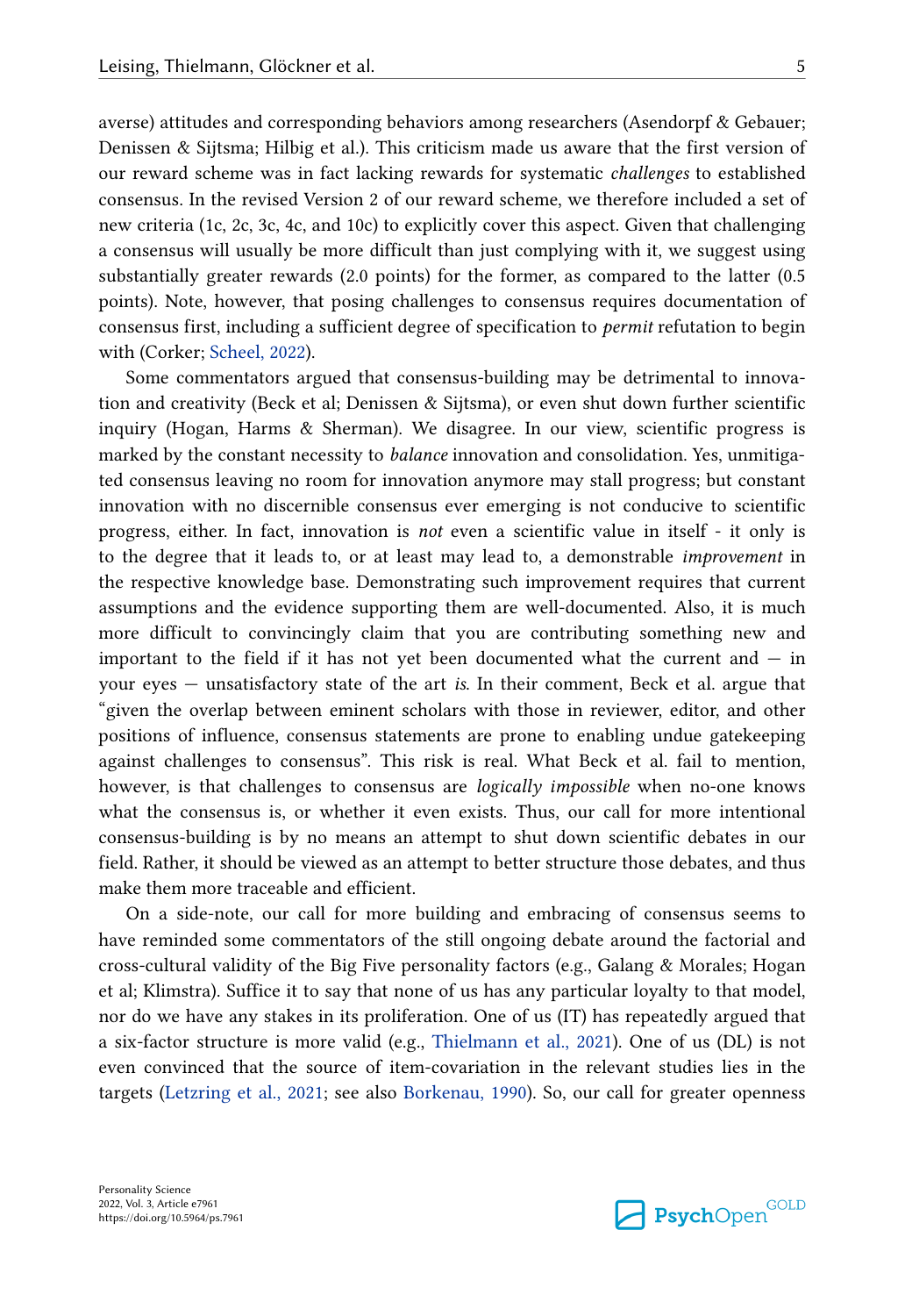to explicit consensus-formation clearly is *not* a covert appeal to finally give in and accept the Big Five as law of the land.

#### **How Shall We Build Consensus?**

We as personality psychologists, and psychologists more generally, have very little experience with consensus-building. Fortunately, the necessity for more explicit consensusbuilding is now being increasingly recognized in many different branches of science, so we may learn a lot from the experience of colleagues who are doing this kind of work already (e.g., [Aczel et al., 2021;](#page-12-0) [Hagger et al., 2016](#page-13-0); <https://forrt.org/glossary/>; <http://www.ich.org>). Trailblazing in this regard are the ManyLabs-style collaborations, for example. These necessarily require some local consensus amongst the dozens or even hundreds of team members involved, regarding (a) what the most important research questions are, and (b) what standard measures shall be used by everyone. Answers to these questions are jointly developed, building upon diverse viewpoints from different countries, in an inclusive bottom-up process (e.g., [Visser et al., 2021](#page-14-0)).

To avoid the "bad" (i.e., premature, ill-founded, shallow, oppressive) type of consensus that several of the commentators warned against, consensus-building processes will have to be *professionalized*. We do not have a "perfect recipe" for how to achieve this. Still, we would like to offer a few plausible suggestions and clarifications:

First, Beck et al. expressed their concern that consensus-building may ultimately reward "well-known, eminent, and productive individuals (in terms of publication numbers)" and that early career researchers (ECRs) and researchers from underrepresented backgrounds (RUBs) may have too little say in it. McLean and Syed also recommended being wary of how power is distributed in the field. All of this touches on the *diversity*  issues that we will highlight further below. Like most other scientific activities, consensus-building undeniably has a social, and even a political component to it ([Zachar &](#page-14-0)  [Kendler, 2012](#page-14-0)), because it has to be accomplished by groups of people. Strong guidelines and mechanisms must therefore be established to minimize the influence of extraneous factors in such processes.

Second, only the group of authors who explicitly sign off on a consensus document may be viewed as embracing it. Thus, no group of authors may ever speak for anyone but its members, and no consensus may ever be viewed as all-encompassing. Note that, by virtue of this approach, explicit consensus-building efforts may actually help delineate the *limits* of consensus that currently exist. Third, a group of scientists that sets out to find consensus amongst themselves may actually end up with not one but several competing versions of consensus documents. Ideally, such a group would then offer some insight as to how the best of these competing versions may ultimately be identified. Fourth, even if a group's effort results in a single consensus document, this may still contain some points that are embraced by more group members than other points, and this can be made explicit.

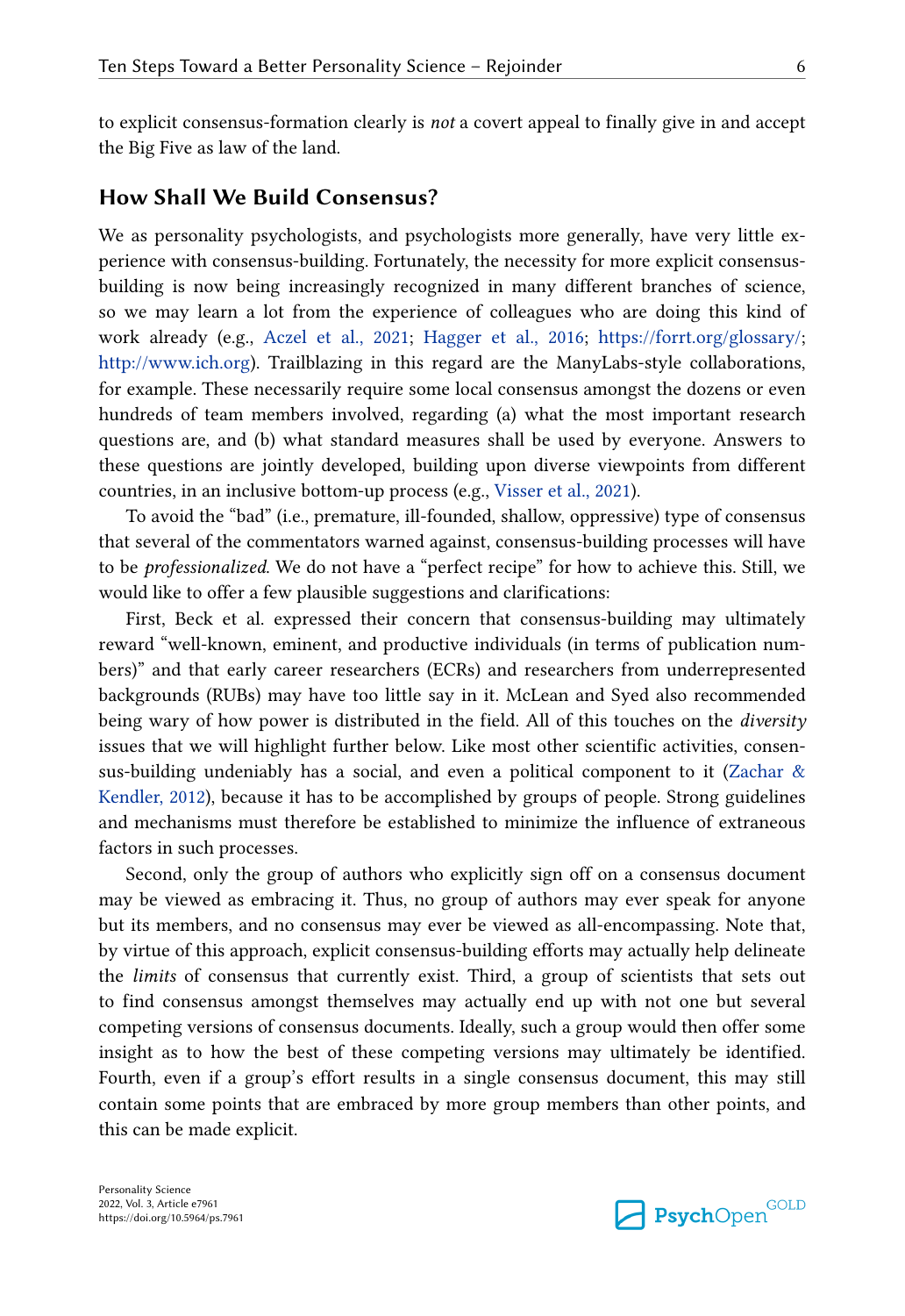Fifth, listing the individual propositions constituting the consensus point by point in a very fine-grained manner (and even numbering them) is highly recommendable (e.g., [Letzring et al., 2021\)](#page-13-0), because it makes it easier to call out the particular elements of a consensus that one deems questionable. Sixth, any consensus should always be regarded as preliminary and versioning should probably be the norm. In line with this approach, we publish a revised version of our proposed reward scheme along with this rejoinder, as an online Supplement.

Seventh, to repeat a few points from our Ten Steps paper, a proper consensus-building process will require a clear roadmap (e.g., as to how members of the group of authors will be recruited, and what decisions will be made by whom at what points in time), explicit mechanisms to resolve disputes, ways of ensuring fair representation of different viewpoints at the outset [\(Oreskes, 2019](#page-14-0); Fedorenko et al.), as well as transparent documentation (e.g., [Aczel et al., 2021](#page-12-0); [Hagger et al., 2016\)](#page-13-0), and, ideally, independent and impartial oversight. Additional measures may be taken to limit the possible influence of groupthink and conformism ([Lane et al., 2021\)](#page-13-0). We believe that we as psychologists should be particularly well-qualified to outline the basic parameters of credible consensus-building processes. Therefore, we encourage the readers of this journal to explicitly embrace this as an important meta-scientific research topic (e.g., by writing another target article on the issue for this journal). This may be of great interest to colleagues from other fields, as well.

## **How to Facilitate Institutional Change**

Several commentators (Fedorenko et al.; Friedman; Schmitt) highlighted the fact that calls for reform similar to ours have repeatedly been made in the past, sometimes decades ago. Obviously, there are powerful factors at work that slow down or prevent the implementation of improvement measures that have long been recognized as desirable. For example, as long as the current academic reward structure remains in place, individual researchers and institutions that deviate from mainstream research and publication practices (prioritizing quantity and expediency over quality) will clearly incur disadvantages for themselves. This social dilemma is indeed very real, has been described several times before (e.g., Nosek  $&$  Bar-Anan, 2012), and is also addressed in some of the comments on our paper (e.g., by Schmitt). It does have to be dealt with. As we briefly said in our Ten Steps paper, two main routes to achieving meaningful change can be identified. They are not mutually exclusive, but can be pursued simultaneously.

The first route may be called the "top-down" approach. Under this approach, central governing bodies within the science system (e.g., the American Psychological Association, the National Science Foundation, the German Psychological Society [DGPs] and its divisions) would officially declare that certain system changes will now take place and are binding for everyone. For example, it may be declared that grant proposals must

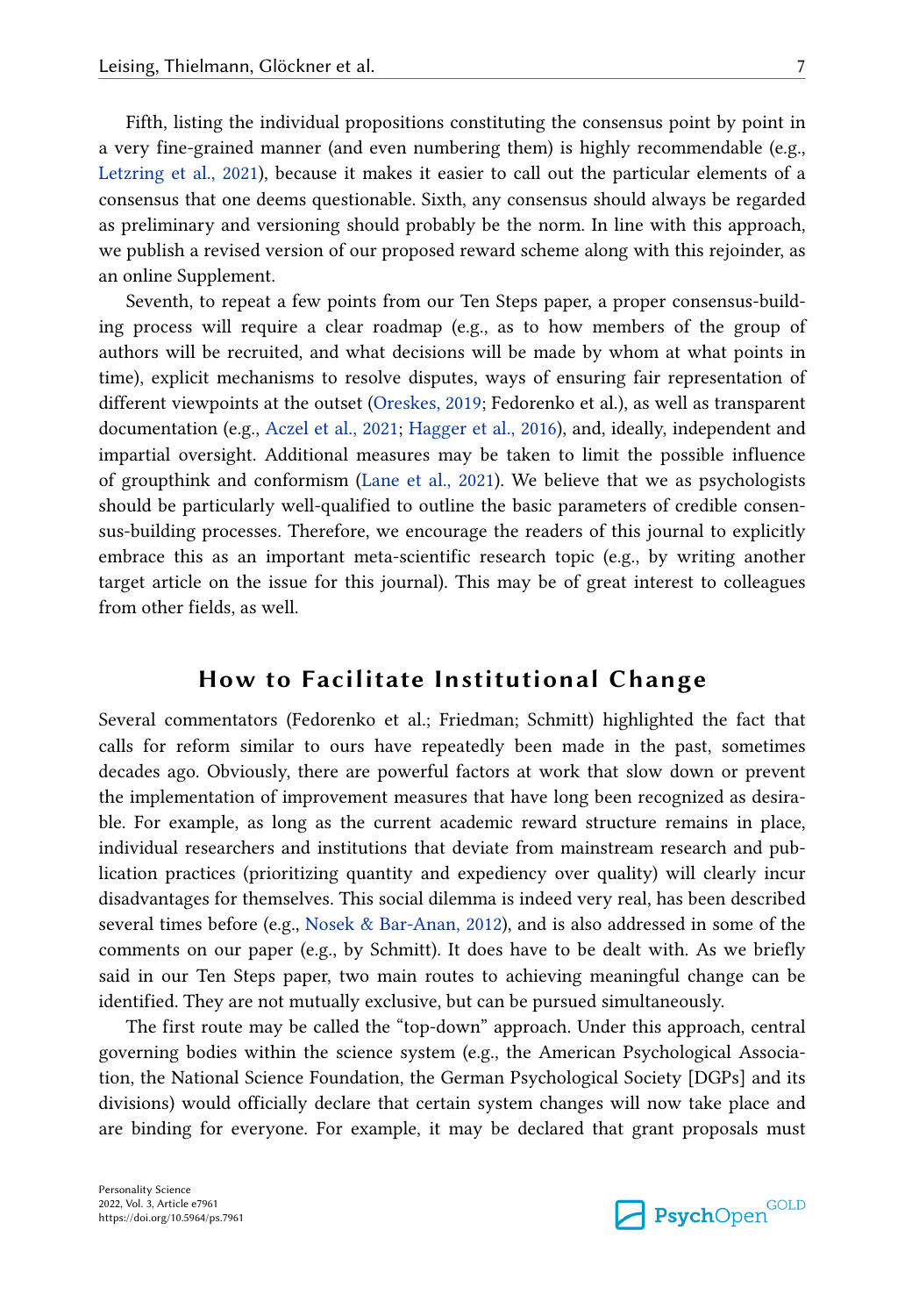include planned replication attempts, or that the data and materials from preliminary studies on which a grant proposal is based must be openly accessible and routinely checked. Such changes will be made more likely by (a) proactively and consistently communicating their necessity to the public, and (b) figuring out and describing the path forward in as much detail as possible. The less additional effort institutions have to invest into determining what needs to be done, the likelier they will be to take action. Also, the legitimacy of such decisions is certainly strengthened if they are mandated (e.g., through voting) by a large proportion of the respective membership base. This is common practice in many fields of science [\(Zachar & Kendler, 2012\)](#page-14-0).

The work of (hiring, award or promotion) *committees* is located at a lower level within the hierarchy of science institutions. In his comment, Schmitt argued that committee members need to receive better training and be better rewarded for their work. Otherwise, for pragmatic reasons, they would continue to rely mainly on simple-to-use, quantitative productivity metrics, instead of giving appropriate weight to research quality in their decisions. We agree that better rewards for committee work would be highly desirable, but implementing this change would require the respective political will on the side of institutional leadership. Given that the decisions made by committees may affect an institution's ranking results, and such rankings are largely based on quantitative indicators too, the ways in which academic *institutions* are evaluated must also change. Fortunately, a reward point system like the one we proposed in our Ten Steps paper can also be implemented at this level.

The second route to promoting change could be called the "bottom-up" or "grassroots" approach. Here is what *individual researchers* already do, or may do, to help accelerate the shift toward a more credible science: First, they actually implement Good Science practices. By doing so, they do not only strengthen their own scientific contributions but also help raise the standards in their field for everyone else. Second, as reviewers they devote their time and energy to journals that explicitly embrace high methodological standards, and they are not afraid to reject research lacking in methodological rigor or transparency, even if the same research may have been considered acceptable not too long ago. Third, they volunteer to serve on recruiting committees and, once they are in, promote the use of Good Science criteria in evaluating applicants (see [Sassenberg et al., 2020,](#page-14-0) for recommendations).

## **Diversity**

Several commentators highlighted current lacks of diversity in the field, and a corresponding need to increase diversity, while others focused on the risk of losing healthy diversity that already exists (e.g., in the course of consensus-building) and a corresponding need to preserve that diversity (Fernandes & Aharoni; Friedman; Galang & Morales;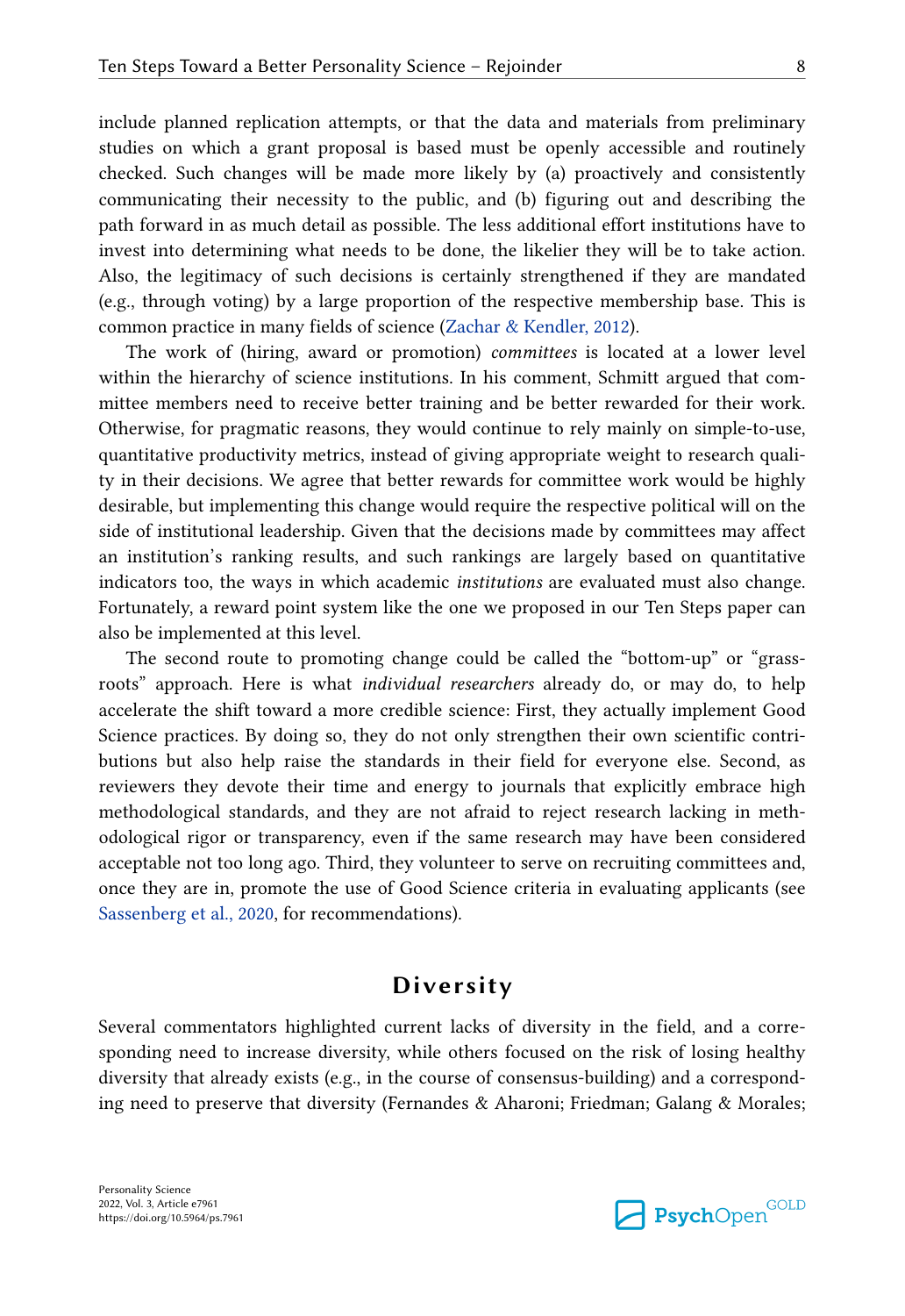Klimstra; McLean & Syed). This is a very broad topic concerning various aspects of research, which we will address separately below.

#### **Diversity of Participants and Stimuli**

Most personality research to date uses highly selective samples of participants and stimuli, casting serious doubts on the validity and generalizability of many conclusions [\(Henrich, Heine & Norenzayan, 2010\)](#page-13-0). There is no question that it would be desirable to use more representative samples of participants and stimuli. Step 9 in our Ten Steps paper covered this aspect, and we believe we are on the same page as most commentators in this regard. Note that aiming for consensus does not necessarily imply endorsement of a universalistic theory (i.e., assuming that all humans have basically the same psychological properties). To the contrary, a consensus may explicitly be limited in scope regarding culture, race, or other relevant dimensions of diversity, or it may include an explicit account of existing group differences along these dimensions ([Syed, 2021\)](#page-14-0).

Lesko and Miller's proposal to pay research participants more adequately for their valuable contributions to our research might indeed be a promising path toward that goal: Paying participants adequately is an ethical imperative in itself. But more representative data might be a welcome side-effect when members of under-represented communities are better incentivized for getting involved with research. Notably, if we conducted fewer poorly designed studies and focused instead on those that actually have a chance of yielding robust new knowledge (again: prioritizing quality over quantity), we might have the resources to pay the average research participant more appropriately.

#### **Diversity of Theories**

To some extent, a diversity of theories is a good thing, because the current state of knowledge and theory development may only be *improved* if alternatives are considered. Moreover, if some consensus does emerge, it is likely to be of higher quality – and will certainly have greater legitimacy – if a broad range of views was initially considered ([Oreskes, 2019](#page-14-0)). However, theoretical diversity is not a goal of science in itself: A field of science does not become "better" just by handling more theories. For example, alternative theories may (a) persist despite having long been disproven, (b) have *lower* explanatory power when compared to the theoretical mainstream, or (c) be partly or completely redundant with one another, or with current mainstream theories. Thus, when arguing in favor of explaining some phenomenon with a different theory, it is necessary to articulate what exactly the improvement in doing so would be, in terms of precision, scope, and/or parsimony. This will become much easier when the challenged theory has been properly formalized.

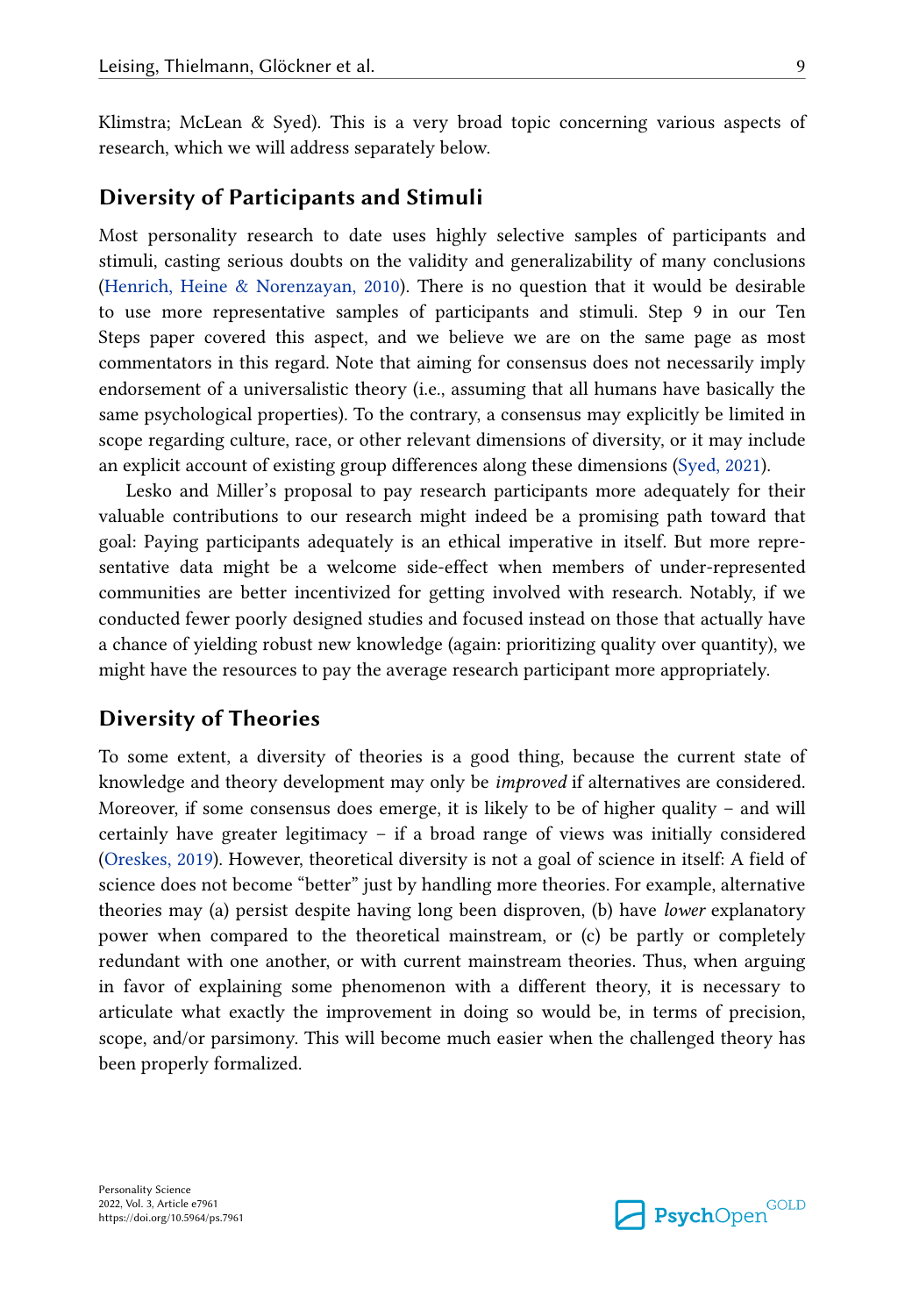#### **Diversity of Methodology**

Several commentators argued in favor of *methodological* diversity and expressed concern that our proposed reward scheme would unfairly disadvantage (i.e., not reward) researchers pursuing other, "non-quantitative" types of research (Dunlop; Hagemann; Klimstra; McLean & Syed). We agree that our reward scheme focuses on the typical, "mainstream" empirical study in which data is collected from a group of participants and then analyzed using quantitative statistical methods. This is because (1) it is the most common approach in our field, (2) it is the approach that we ourselves are most familiar with, and (3) current debates over how research quality may be improved have overwhelmingly focused on this type of research. This, however, does not imply that other types of research are less useful or important. To express this sentiment, the revised version of our reward scheme is now preceded by a "disclaimer" stating that it is most appropriately applied to the type of quantitative study that currently constitutes the mainstream approach in personality research.

In our own view, good qualitative research is primarily about *concept formation*. It focuses on the concepts needed to capture the complexity of some phenomenon of interest. It asks how these concepts relate to each other, and to other concepts. This type of scientific activity is undoubtedly essential for scientific progress, because "with no ideas to verify, there can be no research" (Hogan et al.), and it has been noted many times before that psychology has deficits in terms of specifying its theories (e.g., [Smaldino,](#page-14-0)  [2019;](#page-14-0) [Oberauer & Lewandowsky, 2019;](#page-14-0) [Glöckner & Betsch, 2011;](#page-13-0) [Glöckner et al., 2018\)](#page-13-0). Along the same lines, Beck et al. also argue in favor of better training in theory building for students. We fully agree.

Unfortunately, qualitative research has taken sort of a backseat in our field in the past few decades, so many of us do not know enough about it, including its quality criteria. Therefore, we propose that those of our colleagues who have expertise in this area start working with the editorial team of this journal and prepare a special issue addressing just that: How does qualitative personality research work? What distinguishes good from bad research of this type (e.g., how important is generalizability, and how is it checked)? How does qualitative personality research relate to the more mainstream approach that our Ten Steps paper mainly talks about? How do we know whether a qualitative research project has yielded some robust scientific insight – one that may possibly even become the subject of a consensus statement? And what are the success stories in this field – what insights were gained that may rightfully be attributed to the use of this specific methodology?

### **Diversity of Measures**

We argued in our Ten Steps paper that personality researchers should start developing and using standard measures for key traits of interest. Note that we advocated the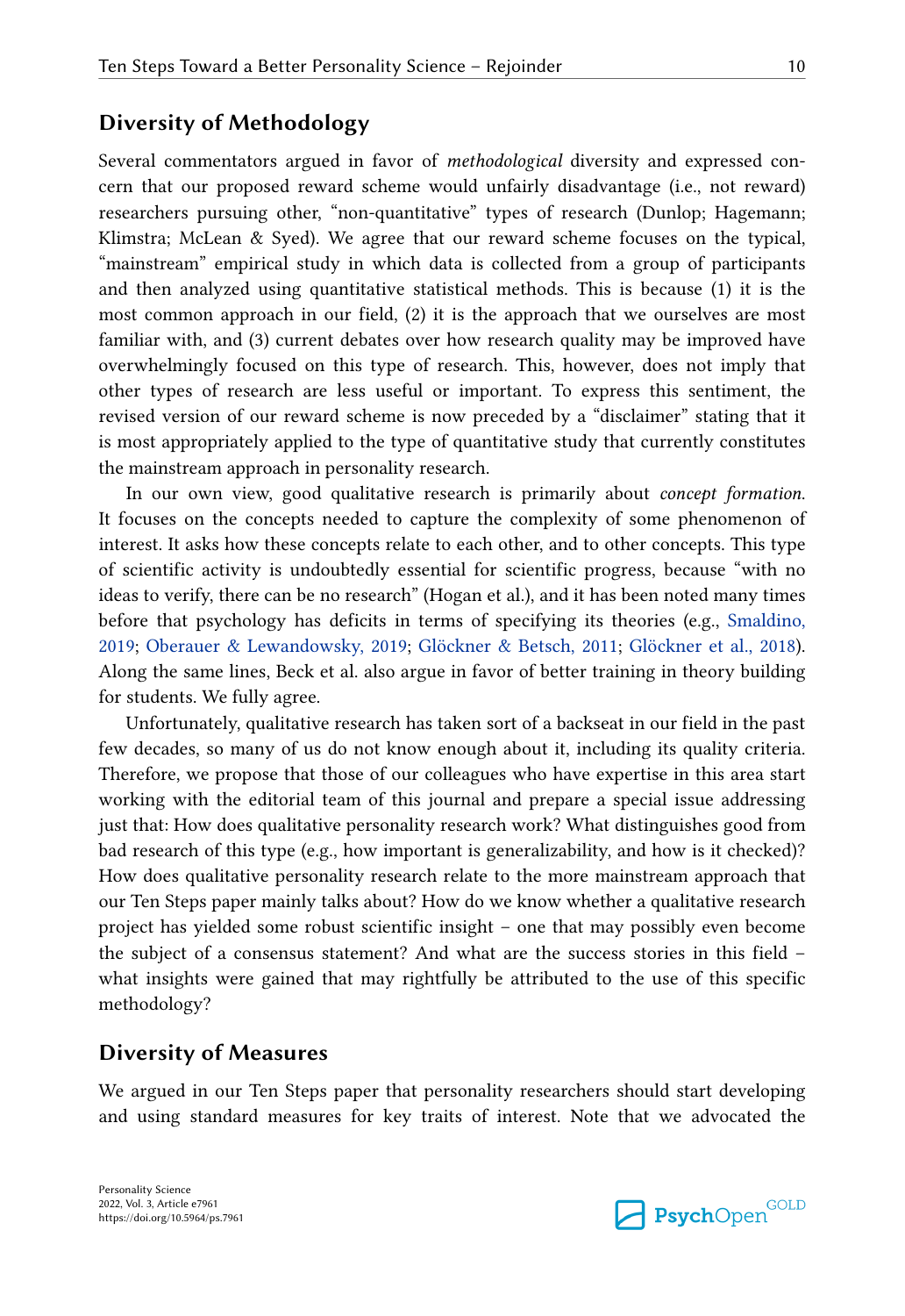*inclusion*, not the *exclusive use*, of such measures. This means that, for each construct to be measured in a study, a standard instrument should be included, potentially alongside other measures for the same construct. However, in studies using multiple measures for the same construct, a pre-registration should define the primary outcome up front, to avoid cherry-picking later on. Ideally, if one has good scientific reasons for *not* using a standard measure, these should be explicated so others may consider them as well. Mazei, Mertes, Torka and Hüffmeier, as well as Horstmann and Ziegler list several such reasons in their comments.

While writing this rejoinder, we conferred with several colleagues interested in this matter (Ziegler, Horstmann, Mottus, Rauthmann), and we all seemed to agree that it is high time for such a set of public domain standard measures to be developed. What is needed now is a group of people who accept the responsibility for this development. To promote this endeavour, we suggest that this journal issues a call to action. This work would not have to start from scratch because large sets of public domain items are already available (e.g., in the International Personality Item Pool, <https://ipip.ori.org/>; or at the Leibniz Institute for Psychology ZPID; [https://www.testarchiv.eu/de/test/9006151\)](https://www.testarchiv.eu/de/test/9006151). This means that the effort would require coordinating with several like-minded initiatives (e.g., [Condon et al., 2020](#page-13-0)), to avoid redundancies or unnecessary competition, and instead maximize synergy.

#### **Diversity Among Researchers**

There can be no doubt that the group of people who do personality research is sorely lacking in diversity and representativeness as compared to the world's overall population (Adler; Galang & Morales; Klimstra). In a fair global society, one's national, cultural, ethnic and sexual identity would not matter in terms of who gets to do what job. Obviously, the current situation is a different one, which has to change. It has also been argued that "diversity serves epistemic goals" [\(Oreskes, 2019,](#page-14-0) p.59) because (e.g.) overly homogenous groups of researchers may be unaware of certain sub-cultural biases that influence the ways in which they plan their studies and interpret their data, which may ultimately harm the validity of their conclusions. We fully agree with the goal of improving fairness and representativeness in this regard, and we believe that both individual scientists and scientific institutions do have a role to play in getting there. Moreover, the fundamental problem of unequal access to high-quality education (which we consider a necessary requirement for a scientific career) will also have to be addressed at a broader, superordinate level (i.e., political government).

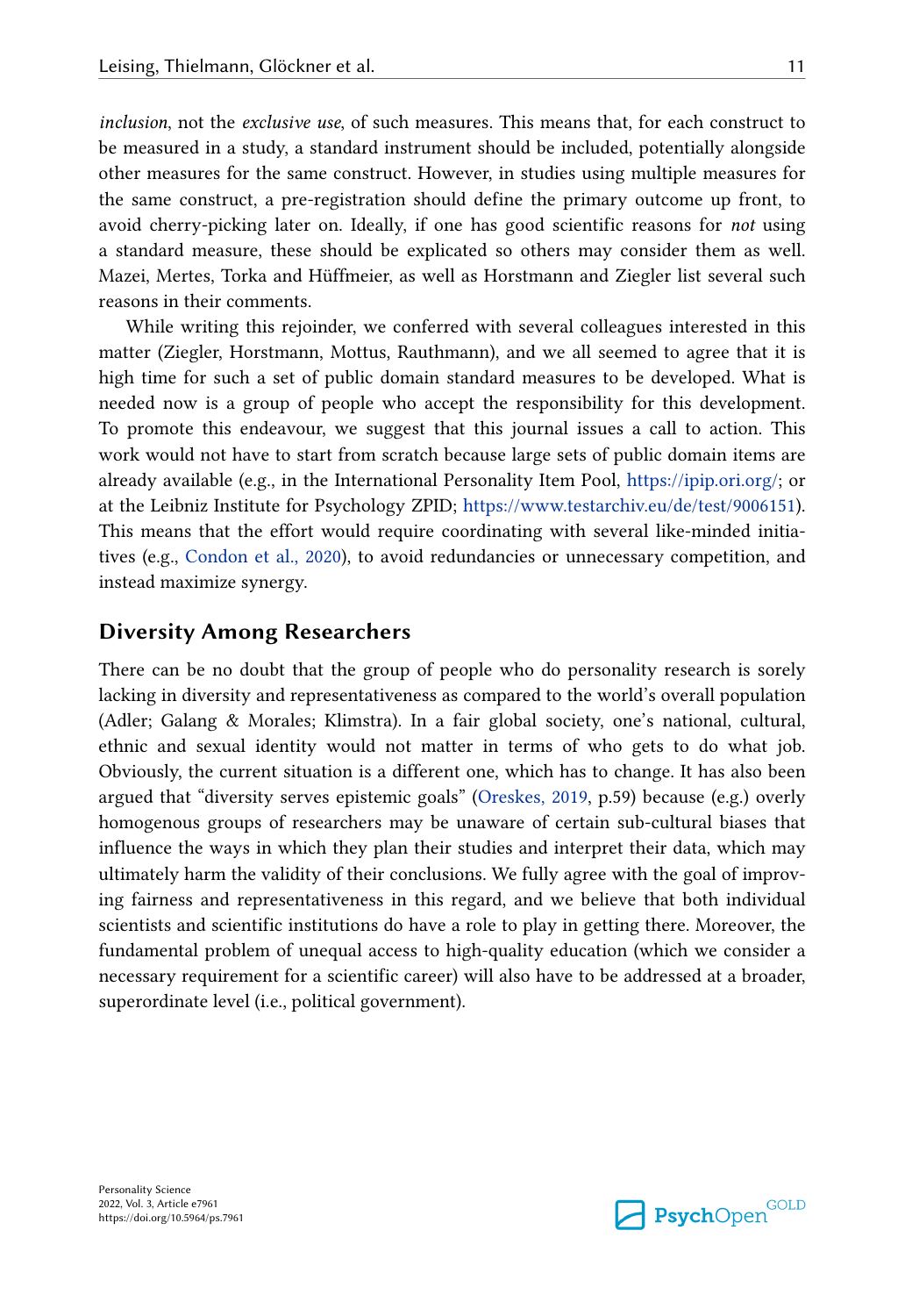## **Reliability of the Scoring System**

Beck et al. argued that it might be difficult to apply our proposed reward scheme in a manner that yields a reliable outcome, based on their own rating of [Bem's \(2011\)](#page-13-0)  paper. We recently conducted a pilot study in which three (out of eight) different raters (students with little to no research experience of their own) judged each of 37 published psychology papers by means of our proposed reward scheme (Version 1). Before engaging with this task, the raters received some limited training in which they rated a handful of other papers and then discussed their ratings with us.

A table with results from this pilot study can be found in the Online Supplement [\(https://osf.io/mbgq3/\)](https://osf.io/mbgq3/). The reliability of ratings for the ten consensus criteria (numbered 1a to 5b in Version 1) was mostly low to moderate. This was at least partly due to (a) few papers actually presenting consensus of any kind, (b) even fewer doing so explicitly (e.g., by using the word "consensus"), and (c) yet even fewer *building* on some previously documented consensus (see the quartiles in the table, indicating heavily skewed distributions). In fact, in preparing the paper sample for the study, it had been difficult to find any such papers. Obviously, consensus remains quite an exotic topic in psychology to this day. However, the reliability of ratings on our criteria pertaining to the credibility of empirical studies (numbered 6a to 10e in Version 1) was mostly good to excellent: The overall credibility score (mean of Criteria 6a to 10e) achieved an ICC (1,1) of .81 (individual criteria: mean ICC = .58, min = .23, max = .74) and an ICC  $(1,3)$  of .93 (individual criteria: mean ICC = .79, min = .47, max = .89).

## **The Real-World Relevance of Personality Research**

Adler as well as Hogan et al. highlighted the sometimes neglected real-world relevance ("application") of personality research in their comments. We could not agree more: Of course, personality research should matter, in terms of being able to predict important outcomes like the ones listed by Hogan et al. However, addressing research questions that "actually matter" (Adler) and pursuing knowledge to "improve the lives of our fellow humans" (Lesko & Miller) will only be worthwhile to the extent that our studies are able to actually yield robust insights. At present, this is too rarely the case.

We personality psychologists could certainly have been more vocal regarding pressing contemporary issues like the re-emergence of authoritarian leadership around the world, or the many well-documented and dramatic cases of unethical behaviors by members of powerful organizations. One of the factors contributing to our relative silence on these matters may have been our doubts regarding the robustness of our own knowledge base, and, accordingly, doubts regarding our ability to actually give well-founded advice. We think this calls for higher ambitions in terms of methodological rigor, topical breadth,

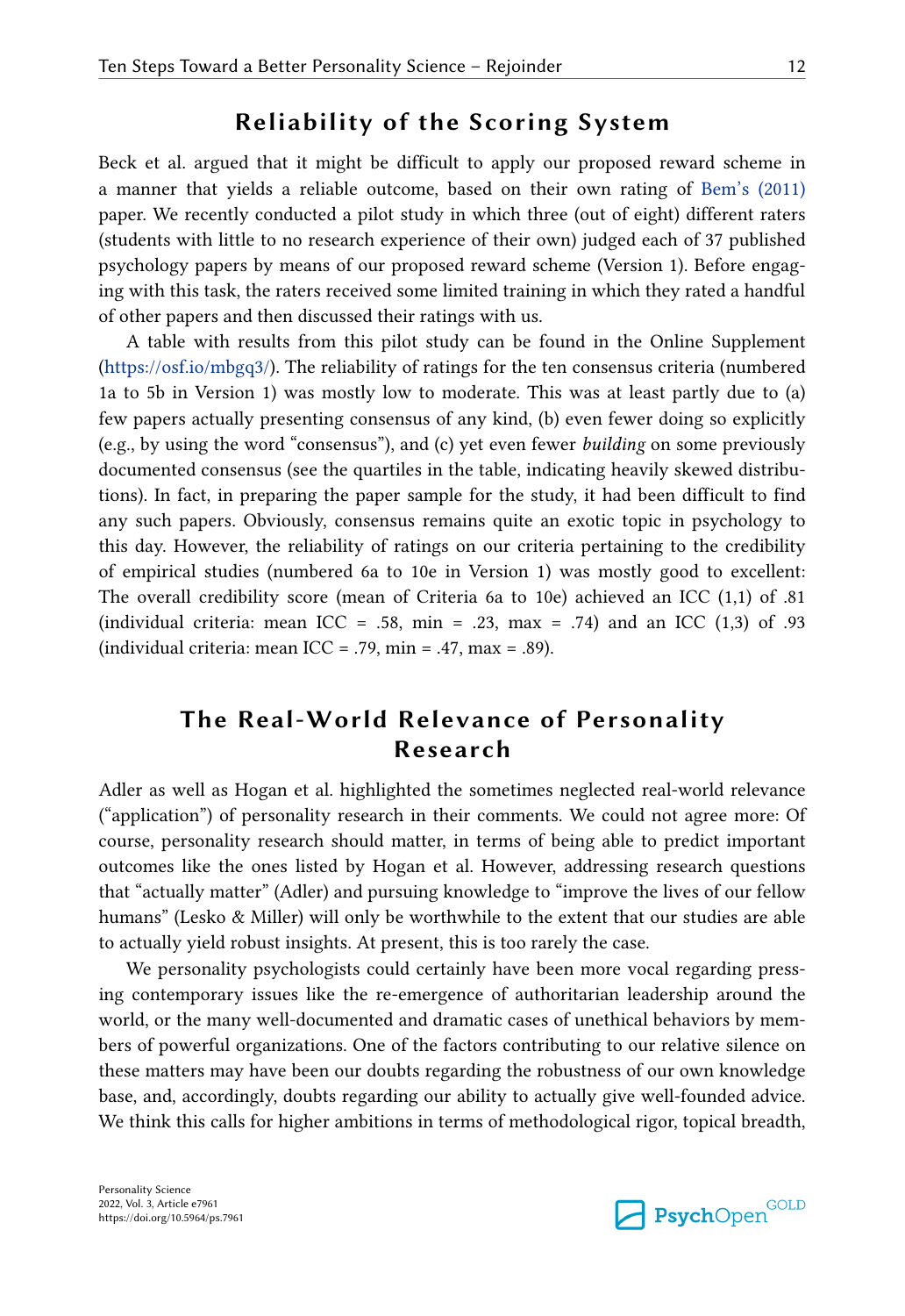<span id="page-12-0"></span>and probably timeliness. In order to *strengthen* the real-world relevance of personality research, we encourage our colleagues in the field to write a type 1a consensus paper (possibly for this journal), listing the most pressing contemporary issues and unresolved research questions from a personality standpoint. The 17 Sustainable Development Goals (SDGs; <https://sdgs.un.org/goals>) proposed by the United Nations might be a helpful starting point for this. In our view, individual differences are indeed highly relevant to many or even most of them.

**Funding:** The authors have no funding to report.

**Acknowledgments:** The authors have no additional (i.e., non-financial) support to report.

**Competing Interests:** Daniel Leising and Felix Schönbrodt are both methodological consultant members of the journal. Isabel Thielmann is a member of the editorial board of the journal.

**Author Contributions:** *Daniel Leising—*Idea, conceptualization | Writing | Feedback, revisions. *Isabel Thielmann—* Idea, conceptualization | Writing | Feedback, revisions. *Andreas Glöckner—*Idea, conceptualization | Writing | Feedback, revisions. *Anne Gärtner—*Idea, conceptualization | Writing | Feedback, revisions. *Felix Schönbrodt—*Idea, conceptualization | Writing | Feedback, revisions.

### **Supplementary Materials**

For this article the following Supplementary Materials are available via OSF (for access see Index of Supplementary Materials below):

- Data (ratings of research papers)
- Codebook for this data (i.e., meanings of variables)
- R script producing ICCs and quartiles
- Output: ICCs and quartiles
- The original and the revised version of our rating scheme

#### **Index of Supplementary Materials**

Leising, D., Thielmann, I., Glöckner, A., Gärtner, A., & Schönbrodt, F. (2021). *Supplemental materials for: Ten steps toward a better personality science - how quality may be rewarded more in research evaluation* [Data, codebook, script, additional materials]. OSF. https://osf.io/mbgq3

## **References**

Aczel, B., Szaszi, B., Nilsonne, G., van den Akker, O. R., Albers, C. J., van Assen, M. A. L. M., Bastiaansen, J. A., Benjamin, D., Boehm, U., Botvinik-Nezer, R., Bringmann, L. F., Busch, N. A., Caruyer, E., Cataldo, A. M., Cowan, N., Delios, A., van Dongen, N. N. N., Donkin, C., van

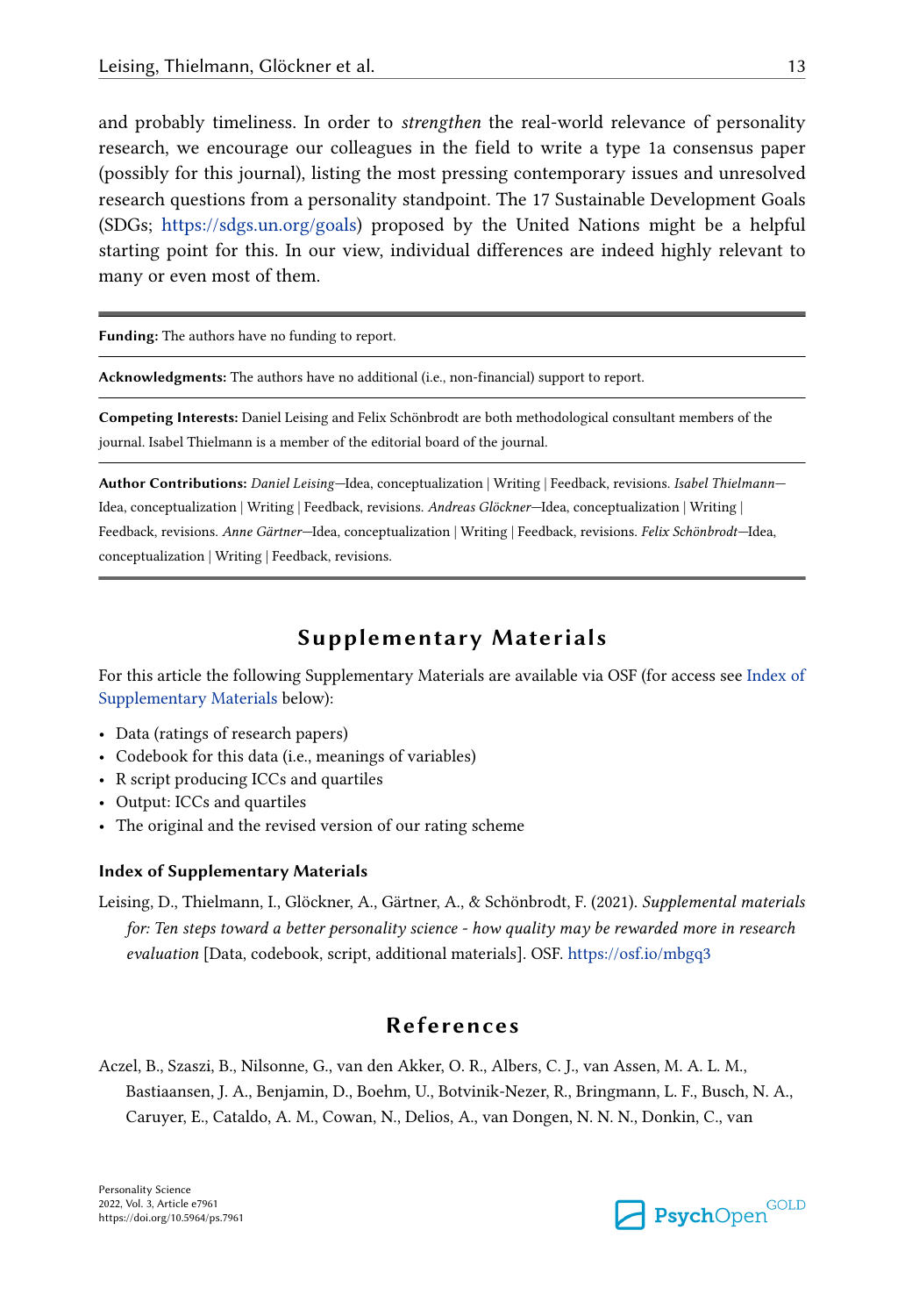<span id="page-13-0"></span>Doorn, J. B., . . .Wagenmakers, E. J. (2021). Consensus-based guidance for conducting and reporting multi-analyst studies. *eLife, 10*, Article e72185.<https://doi.org/10.7554/eLife.72185>

- Bem, D. J. (2011). Feeling the future: Experimental evidence for anomalous retroactive influences on cognition and affect. *Journal of Personality and Social Psychology, 100*(3), 407–425. <https://doi.org/10.1037/a0021524>
- Borkenau, P. (1990). Traits as ideal-based and goal-derived social categories. *Journal of Personality and Social Psychology, 58*(3), 381–396.<https://doi.org/10.1037/0022-3514.58.3.381>
- Condon, D. M., Wood, D., Mõttus, R., Booth, T., Costantini, G., Greiff, S., Johnson, W., Lukaszewski, A., Murray, A., Revelle, W., Wright, A. G. C., Ziegler, M., & Zimmermann, J. (2020). Bottom up construction of a personality taxonomy. *European Journal of Psychological Assessment, 36*(6), 923–934.<https://doi.org/10.1027/1015-5759/a000626>
- Glöckner, A., & Betsch, T. (2011). The empirical content of theories in judgment and decision making: Shortcomings and remedies. *Judgment and Decision Making, 6*(8), 711–721.
- Glöckner, A., Fiedler, S., & Renkewitz, F. (2018). Belastbare und effiziente Wissenschaft: Strategische Ausrichtung von Forschungsprozessen als Weg aus der Replikationskrise [Sound and efficient science: a strategic alignment of research processes as way out of the replication crisis]. *Psychologische Rundschau, 69*(1), 22–36. <https://doi.org/10.1026/0033-3042/a000384>
- Glöckner, A., & Pachur, T. (2012). Cognitive models of risky choice: Parameter stability and predictive accuracy of Prospect Theory. *Cognition, 123*(1), 21–32. <https://doi.org/10.1016/j.cognition.2011.12.002>
- Hagger, M. S., Luszczynska, A., de Wit, J., Benyamini, Y., Burkert, S., Chamberland, P. E., Chater, A., Dombrowski, S. U., van Dongen, A., French, D. P., Gauchet, A., Hankonen, N., Karekla, M., Kinney, A. Y., Kwasnicka, D., Hing Lo, S., López-Roig, S., Meslot, C., Marques, M. M., . . .Gollwitzer, P. M. (2016). Implementation intention and planning interventions in health psychology: Recommendations from the Synergy Expert Group for research and practice. *Psychology & Health, 31*(7), 814–839. <https://doi.org/10.1080/08870446.2016.1146719>
- Henrich, J., Heine, S. J., & Norenzayan, A. (2010). The weirdest people in the world? *Behavioral and Brain Sciences, 33*(2-3), 61–83. <https://doi.org/10.1017/S0140525X0999152X>
- Lane, J. N., Teplitskiy, M., Gray, G., Ranu, H., Menietti, M., Guinan, E. C., & Lakhani, K. R. (2021). Conservatism gets funded? A field experiment on the role of negative information in novel project evaluation. *Management Science*. Advance online publication. <https://doi.org/10.1287/mnsc.2021.4107>
- Letzring, T. D., Murphy, N. A., Allik, J., Beer, A., Zimmermann, J., & Leising, D. (2021). The judgment of personality: An overview of current empirical research findings. *Personality Science, 2*, Article e6043.<https://doi.org/10.5964/ps.6043>
- Marewski, J. N., Bröder, A., & Glöckner, A. (2018). Some metatheoretical reflections on adaptive decision making and the strategy selection problem. *Journal of Behavioral Decision Making, 31*(2), 181–198.<https://doi.org/10.1002/bdm.2075>
- Nosek, B. A., & Bar-Anan, Y. (2012). Scientific utopia: I. Opening scientific communication. *Psychological Inquiry, 23*(3), 217–243. <https://doi.org/10.1080/1047840X.2012.692215>